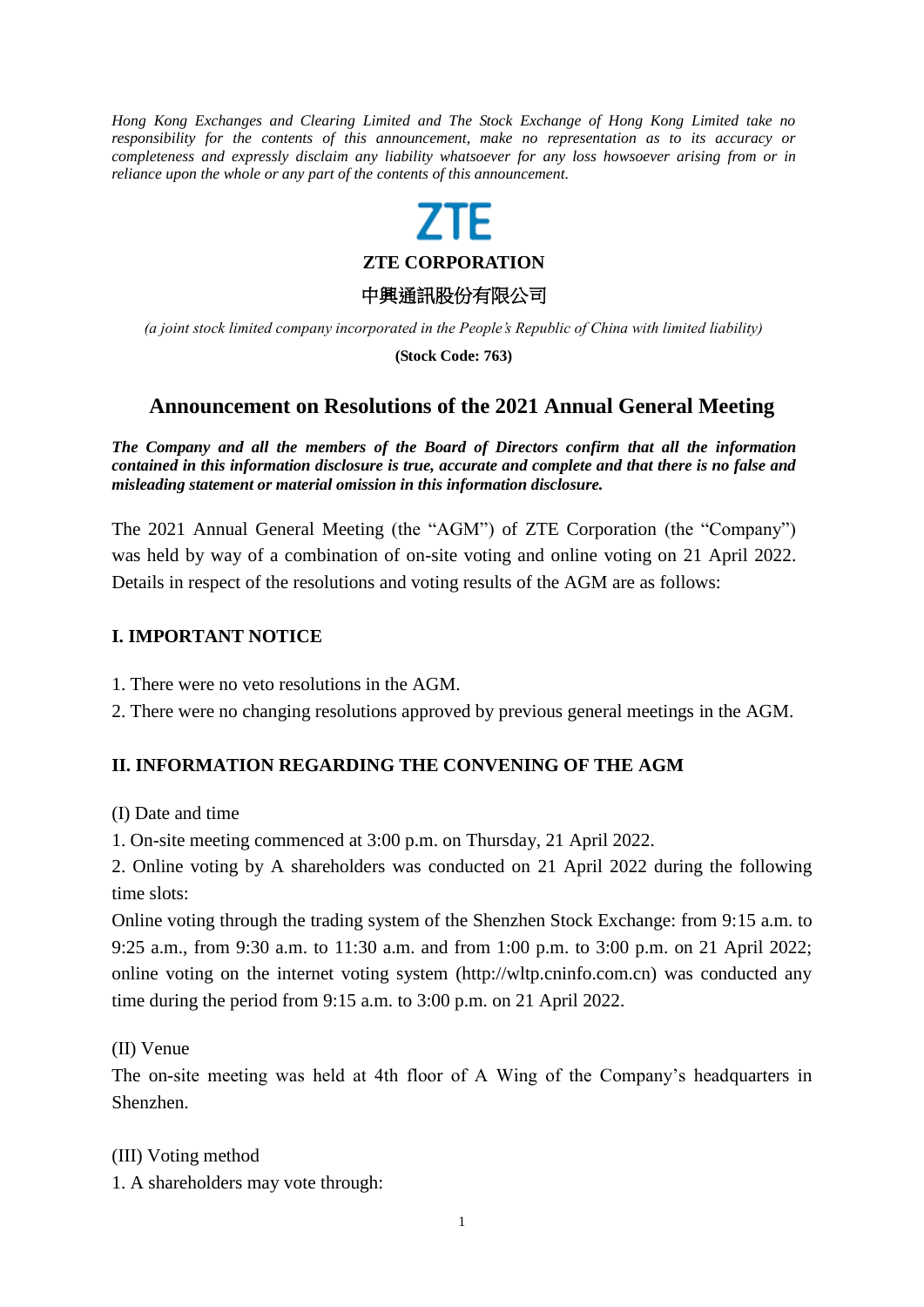on-site voting, including attendance and voting in person or authorisation of proxies to attend and vote by completing and returning the relevant proxy form; or

 online voting on the internet voting platform provided for A shareholders by the Company via the trading system of the Shenzhen Stock Exchange and the internet voting system. A shareholders should vote online via the aforesaid systems within the timeframes set out in (I) of this section.

2. H shareholders may vote through:

 on-site voting, including attendance and voting in person or authorisation of proxies to attend and vote by completing and returning the relevant proxy form.

(IV) Convener

The AGM was convened by the Board of Directors of the Company.

(V) Chairman of the AGM

Mr. Li Zixue, the Chairman of the Board of Directors of the Company, presided over the AGM.

(VI) The convening of the AGM complied with the relevant provisions of relevant laws, administrative regulations and departmental rules including the Company Law of the People's Republic of China, the Rules Governing the Listing of Stocks on The Shenzhen Stock Exchange (the "Shenzhen Listing Rules") , the Rules Governing the Listing of Securities on The Stock Exchange of Hong Kong Limited (the "Hong Kong Listing Rules") and the articles of association of ZTE Corporation (the "Articles of Association") , and was legal and valid.

## **III. INFORMATION REGARDING ATTENDANCE AT THE AGM**

Shares entitling the shareholder to attend and vote on all the resolutions at the AGM are 4,733,965,508 shares, comprising 3,978,462,974 domestic shares (A shares) and 755,502,534 overseas-listed foreign shares (H shares).

304 shareholders (or proxies) held 1,490,784,056 shares or 31.49% of the total number of shares carrying voting rights at the AGM of the Company. Of which 297 shareholders (or proxies) each interested in less than 5% of the Company's shares (not including Directors, Supervisors and senior management of the Company, hereinafter the same) held 484,111,698 shares or 10.23% of the total number of shares carrying voting rights at the AGM of the Company. There were no shares in the Company which entitled its holders to attend the AGM but for which they were required to abstain from voting in favour of the resolutions under Rule 13.40 of the Hong Kong Listing Rules. There were no shareholders who were required to abstain from voting in respect of the resolutions tabled at the AGM in accordance with the Shenzhen Listing Rules and the Hong Kong Listing Rules.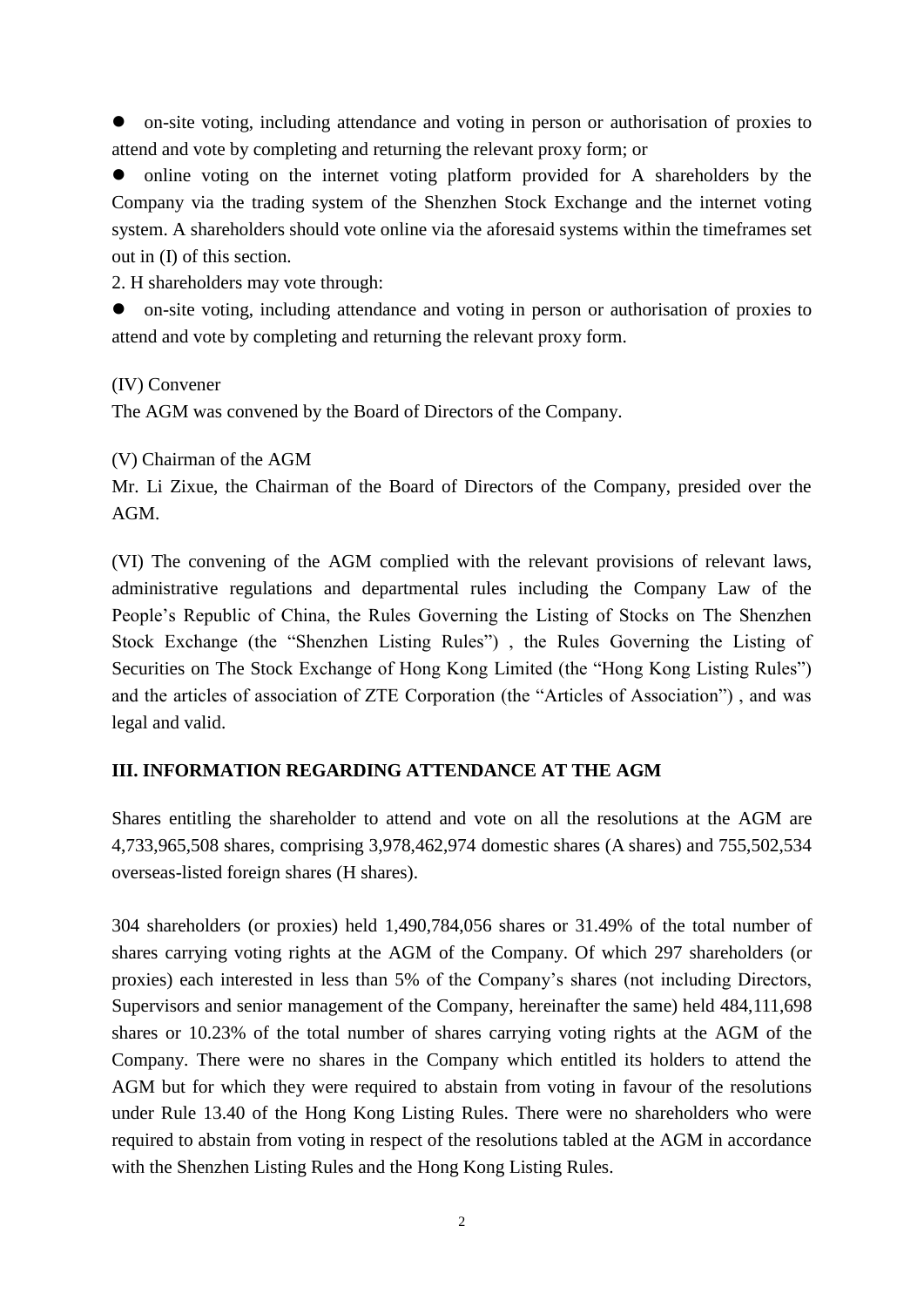# Comprising:

(1) Attendance of holders of A shares

303 A shareholders (or proxies) holding 1,327,231,364 shares or 33.36% of the total number of A shares carrying voting rights of the Company participated in the on-site meeting and online voting of the AGM.

Of which: 16 A shareholders (or proxies) holding 1,068,441,326 shares or 26.86% of the total number of A shares carrying voting rights of the Company attended the on-site meeting; and 287 A shareholders holding 258,790,038 shares or 6.50% of the total number of A shares carrying voting rights of the Company participated in the online voting.

(2) Attendance of holders of H shares

1 H shareholder (or proxy) holding 163,552,692 shares or 21.65% of the total number of H shares carrying voting rights of the Company attended the on-site meeting of the AGM.

In addition, all Directors, Supervisors and certain senior management of the Company, the witnessing lawyers, the auditors and the representative of financial advisor of the Company attended the AGM. Certain senior management of the Company did not attend the AGM due to work reasons.

# **IV. CONSIDERATION OF AND VOTING OF RESOLUTIONS**

The following resolutions were considered and approved at the AGM by way of a combination of on-site voting and online voting (of which all the ordinary resolutions were approved by votes representing more than one-half of the voting rights held by shareholders attending the AGM; and all the special resolutions were approved by votes representing more than two-thirds of the voting rights held by shareholders attending the AGM. For details of the voting results, please refer to Annex "ZTE Corporation - Statistics of Voting Results in respect of Resolutions Proposed at the 2021 Annual General Meeting"):

# **Ordinary Resolutions**

**1. Consideration and approval of the "2021 Annual Report (including 2021 financial report of the Company audited by the Auditor)";**

**2. Consideration and approval of the "2021 Report of the Board of Directors";**

**3. Consideration and approval of the "2021 Report of the Supervisory Committee";**

**4. Consideration and approval of the "2021 Report of the President";**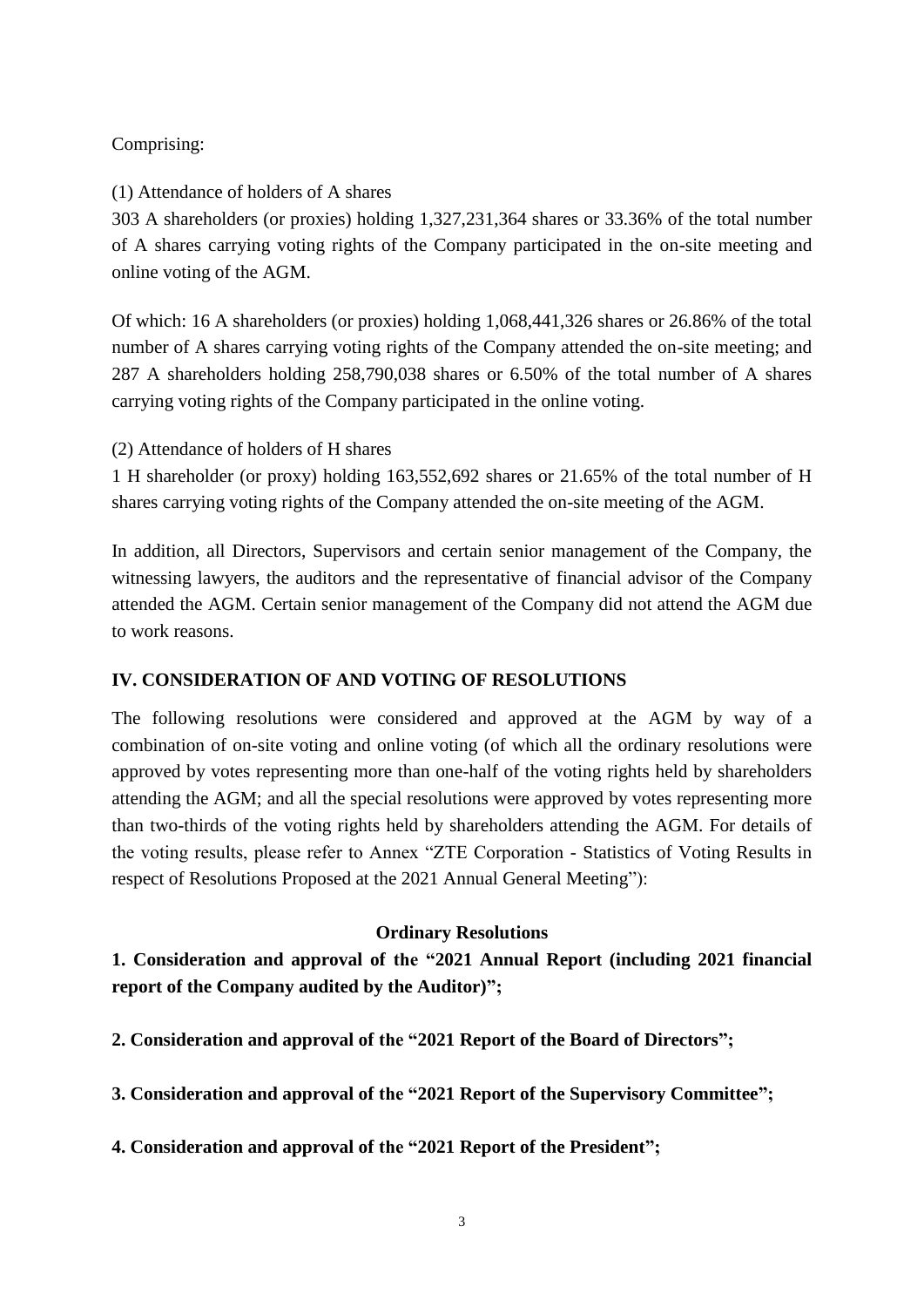# **5. Consideration and approval of the "Final Financial Accounts for 2021";**

# **6. Consideration and approval of the "Proposal of Profit Distribution for 2021", with details as follows:**

(1) That the Proposal of Profit Distribution for 2021 tabled by the Board of Directors of the Company be approved:

Distribution of RMB3 in cash (before tax) for every 10 shares to all shareholders based on the total share capital (including A shares and H shares) as at the record date for profit distribution and dividend payment. In the event of changes in the Company's total share capital after the announcement of the Company's profit distribution proposal for 2021 but before its implementation, the total amount of distribution shall be readjusted in accordance with the law on the basis of the total share capital (including A shares and H shares) as at the record date for profit and dividend distribution for the purpose of the profit distribution proposal for 2021 according to the existing proportion for distribution.

(2) That any Directors or the Secretary to the Board of Directors be authorised to deal in accordance with the law with matters relating to the profit distribution for 2021.

# **7. Consideration and approval of the "Resolution on the Feasibility Analysis of Derivative Investment and the Application for Derivative Investment Limits for 2022", with details as follows:**

(1) That the Report on the Feasibility Analysis of Derivative Investment be approved, and is of the view that the derivative investment is feasible.

(2) That the Company be authorised to invest in value protection derivative products with a limit of the equivalent of USD2.8 billion (namely, the outstanding investment amount at any point of time during the effective period of the authorisation shall not exceed the equivalent of USD2.8 billion, and such limit may be applied on a revolving basis during the effective period of the authorisation). The authorisation shall be effective from the date on which it is approved by way of resolution at the general meeting to the date on which the next annual general meeting of the Company closes or to the date on which this authorisation is modified or revoked at a general meeting, whichever is earlier. The details of the limit are as follows:

i. The investment limit for foreign exchange derivatives shall be USD2.5 billion, such foreign exchange derivative being used for value protection against foreign exchange exposure, future income or forecast of future revenue and expenditure.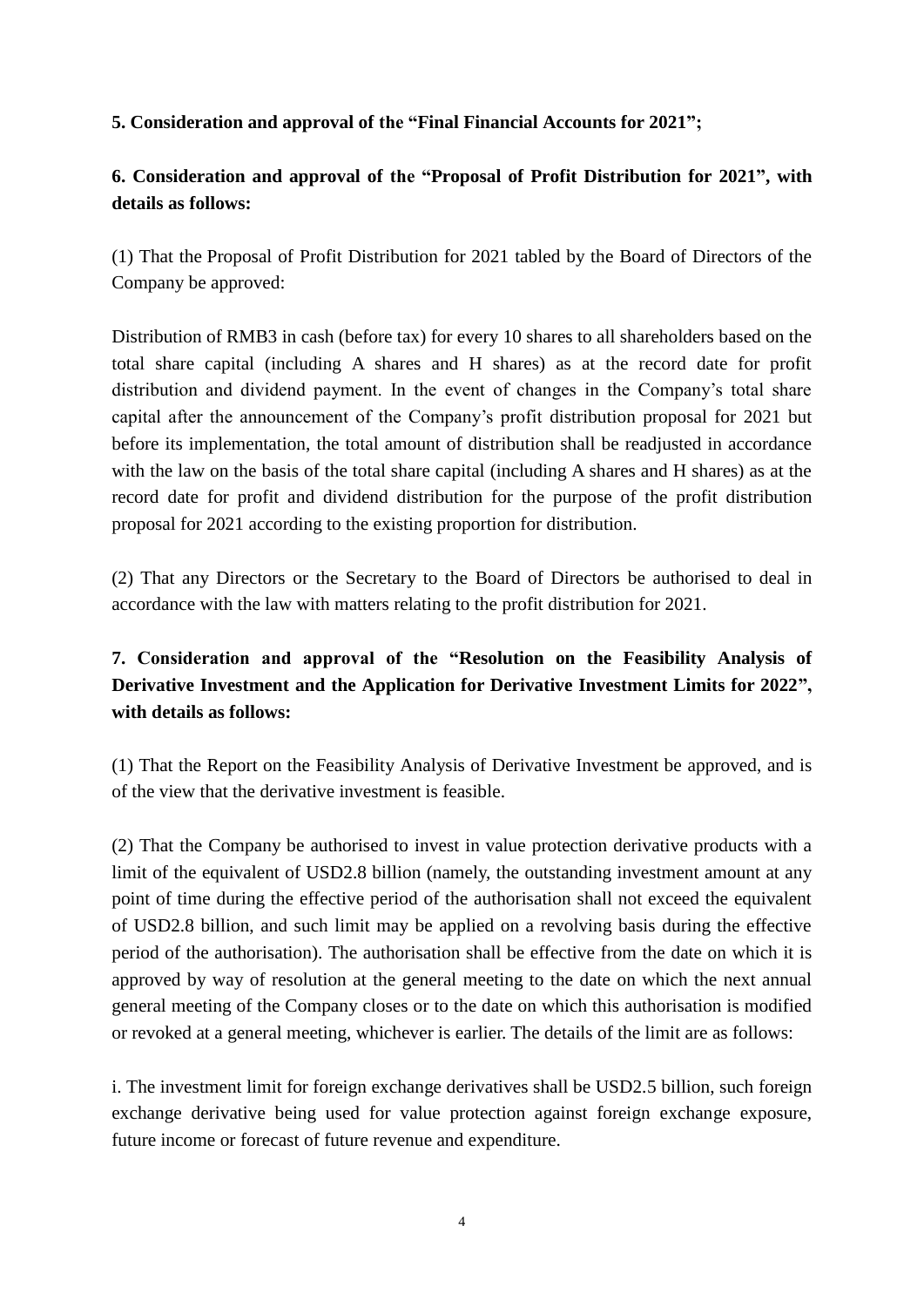ii. The limit for interest rate swap shall be USD0.3 billion, such interest rate swap being used for value protection against foreign currency loans at floating interest rates.

# **8. Consideration and approval of the "Resolution on the Provision of Guarantee Limits for Subsidiaries for 2022", with details as follows:**

(1) That the provision of performance guarantee limits for 8 subsidiaries by the Company be approved, the details of which are as follows:

i. That the provision of performance guarantee (including but not limited to the execution of guarantee agreements by the parent company) with a total amount of not more than USD300 million for 8 subsidiaries by the Company on a revolving basis for an effective term commencing from the date on which the said matter is considered and approved at the general meeting of the Company and ending on the date on which the next annual general meeting of the Company is convened be approved.

ii. That the authorisation of the Board of Directors to approve specific guarantees within the aforesaid limit be approved.

(2) That the reciprocal provision of guarantee among NETAŞ TELEKOMÜNİKASYON A.Ş. ("Netaş"), a subsidiary of the Company, and its subsidiaries be approved, the details of which are as follows:

i. That the proposed reciprocal provision of joint-liability guarantee among Netaş and its subsidiaries in respect of composite credit facilities sought from financial institutions for an amount of the equivalent of not more than USD120 million to be applied on a revolving basis for an effective period commencing from the date on which the said matter is considered and approved at the general meeting of the Company and ending from the date on which the next annual general meeting of the Company is convened be approved.

ii. That Netaş and its subsidiaries be authorised to determine the actual amount and term of guarantee based on negotiations with the financial institutions and actual conditions be approved.

# **9. Consideration and approval of the "Resolution on the Proposed Application for Composite Credit Facilities for 2022", with details as follows:**

That the Company's application to China Development Bank, Shenzhen Branch for USD5.0 billion composite credit facilities be approved. The said composite credit facilities are subject to approval by the financial institution. The Company is required to undergo necessary approval procedures in accordance with its current internal regulations and the requirements of pertinent laws, regulations and the listing rules when processing specific transactions under such composite credit facilities.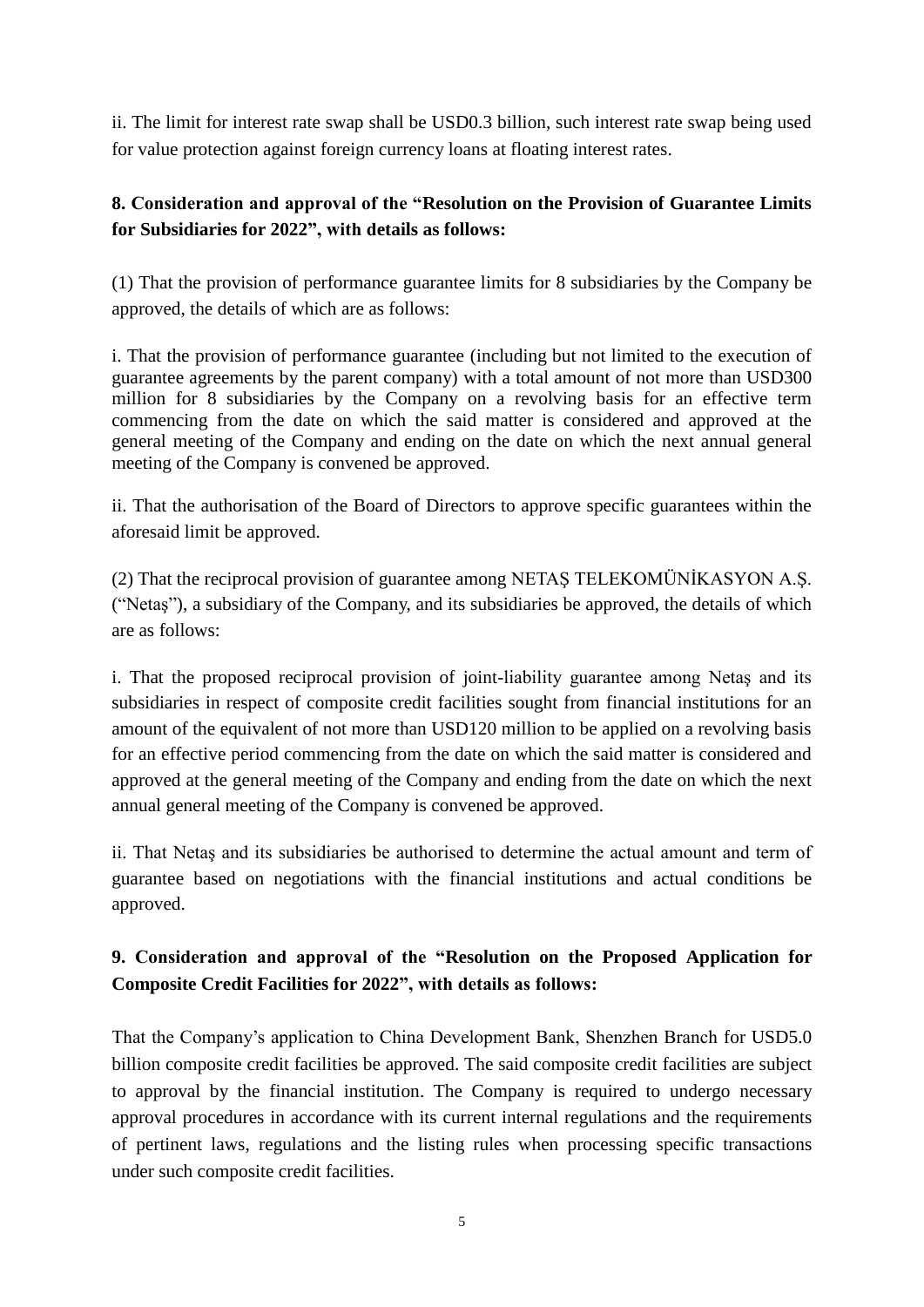That the Board of Directors be authorised to adjust the details and actual duration of the credit facilities pursuant to the Company's requirements or negotiations with the financial institution, subject to the aforesaid cap of USD5.0 billion for the composite credit facilities and within the period considered and approved by the general meeting. The Board of Directors and legal representative of the Company or his authorised signatory are authorised to negotiate with the banks and sign all legal contracts and documents relating to the aforesaid composite credit facilities or transactions under such composite credit facilities.

The resolution shall be valid with effect from the date on which it is considered and approved at the 2021 Annual General Meeting until (1) the approval of the next new credit facilities with the financial institution by the Company's internal competent authorities, or (2) 30 June 2023 (whichever is earlier). Unless otherwise stipulated under laws and regulations or the Articles of Association or owing to business requirements, no subsequent resolution of the Board of Directors is required with respect to any single application for financing operations within such cap under such credit facility. The legal representative of the Company, or his authorised signatory, is authorised by the Board of Directors to sign, during the effective period of the composite credit facilities granted by the financial institution and to the extent permitted under laws and regulations and the Articles of Association, all legal contracts and documents relating to the composite credit facilities or transactions under the composite credit facilities.

## **10. Consideration and approval of the "Resolution on the Appointment of the Auditor for 2022", with details as follows:**

(1) That the re-appointment of Ernst & Young Hua Ming LLP as the auditor of the Company's financial report for 2022 and the financial report audit fees be in the amount of RMB8.30 million (including relevant tax expenses but excluding meal expenses) be approved;

(2) That the re-appointment of Ernst & Young Hua Ming LLP as the internal control auditor of the Company for 2022 and the internal control audit fees be in the amount of RMB1.26 million (including relevant tax expenses but excluding meal expenses) be approved.

#### **Special Resolutions**

# **11. Consideration and approval of the "Resolution of the Company on the Application for General Mandate for 2022", with details as follows:**

(1) Subject to the conditions set out below, the Board of Directors be hereby granted an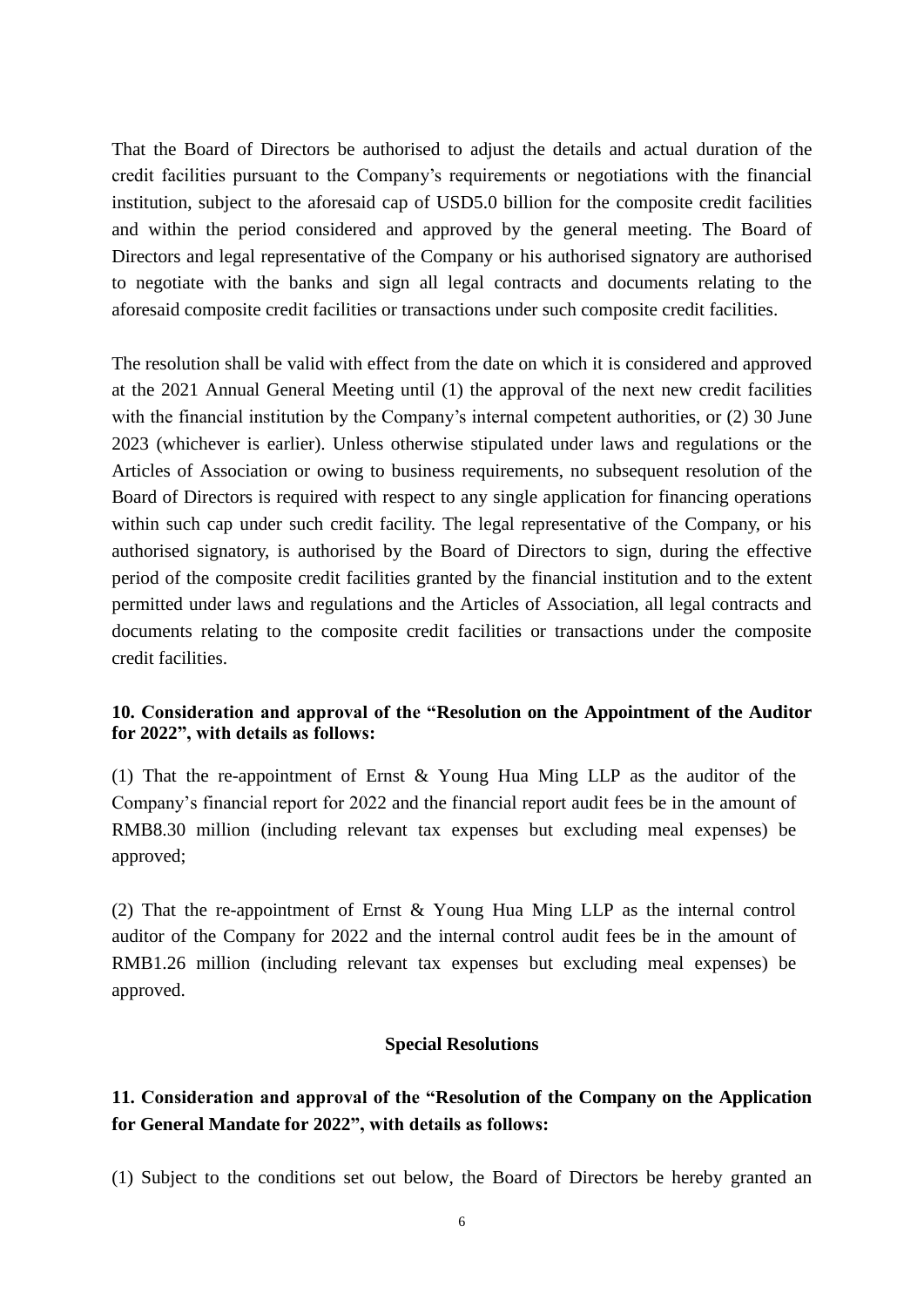unconditional and general mandate during the Relevant Period (as defined below) to separately or concurrently allot, issue and deal with additional domestic shares and overseas-listed foreign shares ("H Shares") of the Company (including securities convertible into domestic shares and/or H Shares of the Company) and to make or grant offers, agreements or options in respect of the above:

I. such mandate shall not extend beyond the Relevant Period, other than in the case of the making or granting of offers, agreements or options by the Board of Directors during the Relevant Period which might require the performance or exercise of such powers after the close of the Relevant Period;

II. the aggregate nominal amount of the share capital of domestic shares and H shares authorised to be allotted and issued or agreed conditionally or unconditionally to be allotted and issued (whether pursuant to an option or otherwise) by the Board of Directors, shall not exceed 20% of the aggregate nominal amount of each of the share capital of the domestic shares and H Shares of the Company in issue at the date on which this resolution is passed at the general meeting; and

III. The Board of Directors will only exercise the above authority in compliance with the Company Law of the People's Republic of China (as amended from time to time) and the Rules Governing the Listing of Securities on The Stock Exchange of Hong Kong Limited (as amended from time to time) and with the necessary approvals of the China Securities Regulatory Commission and/or other relevant PRC government authorities.

(2) For the purpose of this resolution:

"Relevant Period" means the period from the date of the passing of this resolution at the general meeting until the earliest of:

I. the conclusion of the next annual general meeting of the Company following the passing of this resolution; or

II. the revocation or variation of the authority given to the Board of Directors under this resolution by the passing of a special resolution of the Company at a general meeting;

(3) Where the Board of Directors resolves to issue shares (including securities convertible into domestic shares and/or H Shares of the Company) pursuant to the general mandate as stated under paragraph (1) of this resolution, the Board of Directors be hereby authorised to approve and execute all documents and deeds and handle all matters or to procure the execution of such documents and deeds and the handling of such matters necessary in their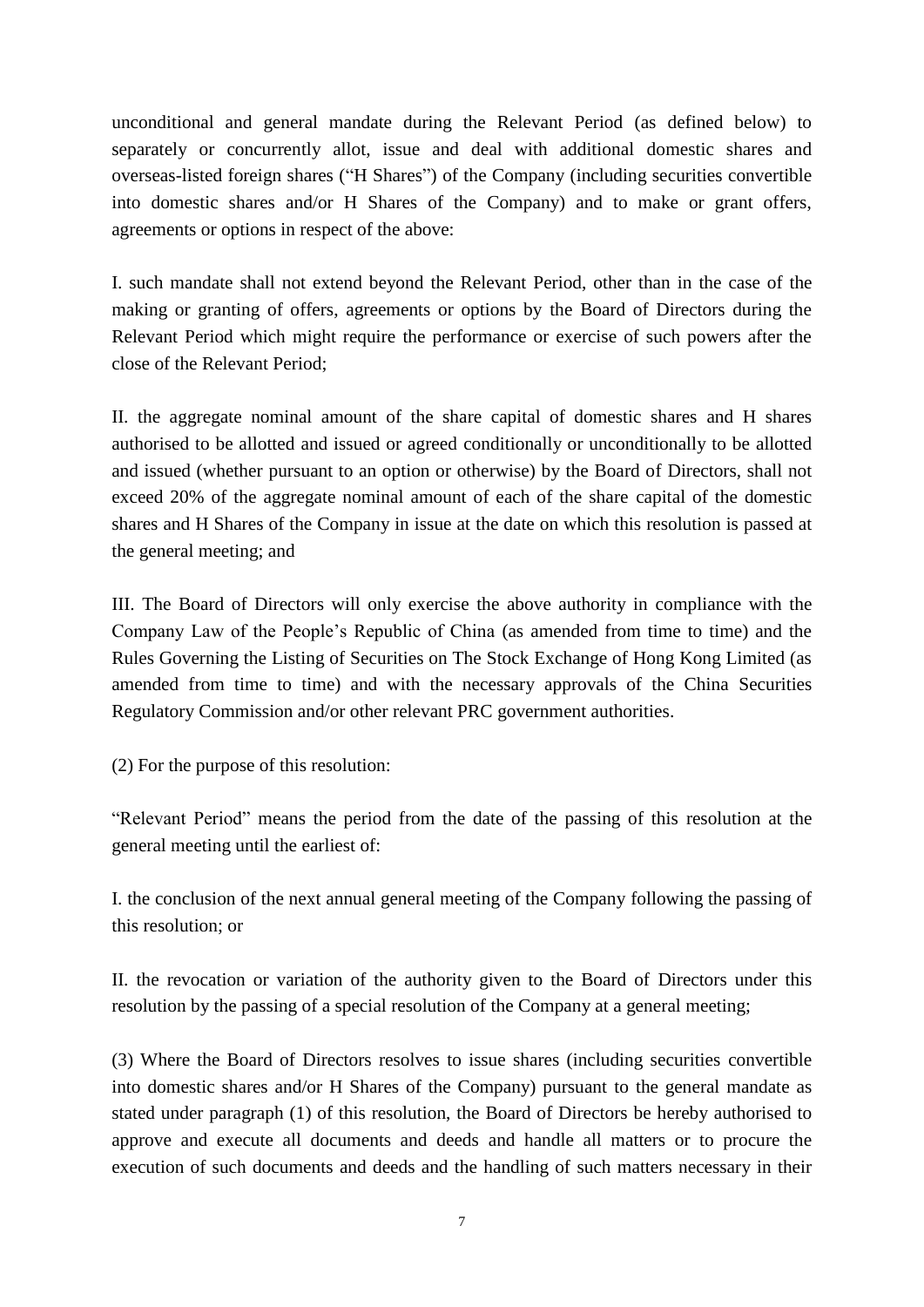opinion for the issue (including but not limited to determining the time and place for issue, class and number of new shares to be issued, the pricing method and/or issue prices (including price ranges) of the shares, submitting all necessary applications to relevant authorities, entering into underwriting agreements (or any other agreements), determining the use of proceeds, and fulfilling filing and registration requirements of the mainland of the PRC, Hong Kong and other relevant authorities, including but not limited to registration with relevant PRC authorities of the increase in registered share capital as a result of the issue of shares pursuant to paragraph (1) of this resolution); and

(4) The Board of Directors be hereby authorised to amend the Articles of Association as they deem appropriate to increase the registered share capital of the Company and to reflect the new share capital structure of the Company following the proposed allotment and issue of shares of the Company pursuant to paragraph (1) of this resolution.

# **12. Consideration and approval of the "Resolution on 2022 A Share Repurchase Mandate Proposal (effective from the 2021 Annual General Meeting)".**

The resolution approved at the AGM seeks to give mandate to the Board of Directors of the Company only to deal with matters pertaining to the share repurchase. At present, the Company has yet to formulate a detailed plan for the share repurchase. The Company will confirm whether to proceed with the repurchase based on factors such as conditions in the capital market and volatility and movement in the Company's share price, among others.

For the details of the resolution, please refer to the "Overseas Regulatory Announcement Announcement on 2022 A Share Repurchase Mandate Proposal (effective from the 2021 Annual General Meeting)" published by the Company on 30 March 2022.

The Company appointed Computershare Hong Kong Investor Services Limited (the H share registrar of the Company), the witnessing lawyers, two shareholder representatives and two supervisor representatives to act as scrutineers for vote-taking at the AGM.

## **V. LEGAL OPINION BY LAWYERS**

- 1. Name of Law Firm: Beijing Jun He Law Offices (Shenzhen Office)
- 2. Name of Lawyers: Huang Wei and Wang Chun
- 3. Conclusive opinion:

Beijing Jun He Law Offices (Shenzhen Office) is of the view that matters relating to the convening and holding procedures, qualifications of the attendees on-site and the convener and the voting procedures of the 2021 Annual General Meeting are in compliance with relevant provisions of laws and regulations of the People's Republic of China, and of the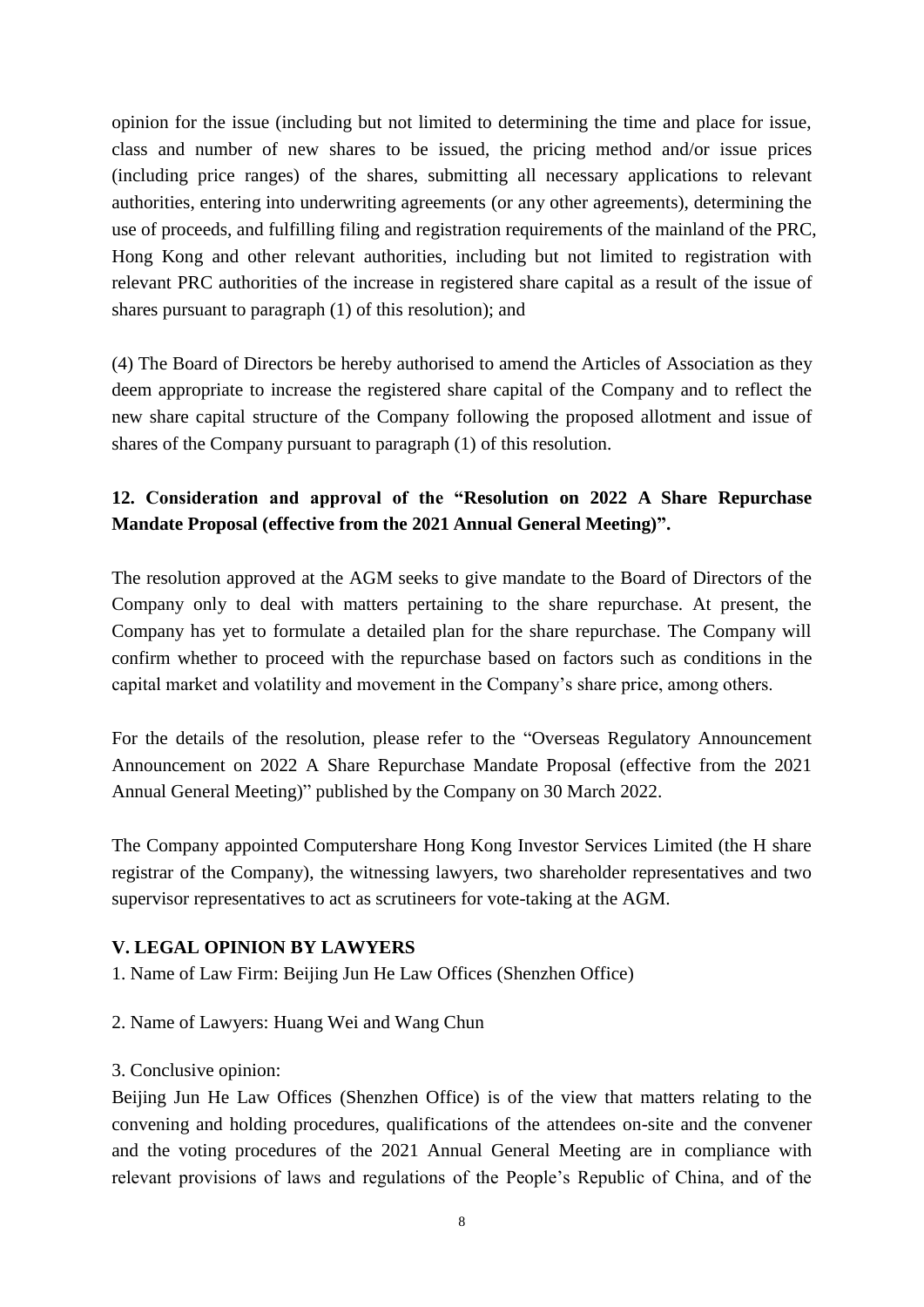Articles of Association, and the "Resolutions of the 2021 Annual General Meeting of ZTE Corporation" approved at the AGM were legal and valid.

# **VI. DOCUMENTS AVAILABLE FOR INSPECTION**

1. Document of the 2021 Annual General Meeting of ZTE Corporation;

2. Resolutions of the 2021 Annual General Meeting of ZTE Corporation;

3. Legal opinion of Beijing Jun He Law Offices (Shenzhen Office) on the 2021 Annual General Meeting of ZTE Corporation.

> By Order of the Board **Li Zixue** *Chairman*

Shenzhen, the PRC 21 April 2022

*As at the date of this announcement, the Board of Directors of the Company comprises three executive directors, Li Zixue, Xu Ziyang, Gu Junying; three non-executive directors, Li Buqing, Zhu Weimin, Fang Rong; and three independent non-executive directors, Cai Manli, Gordon Ng, Zhuang Jiansheng.*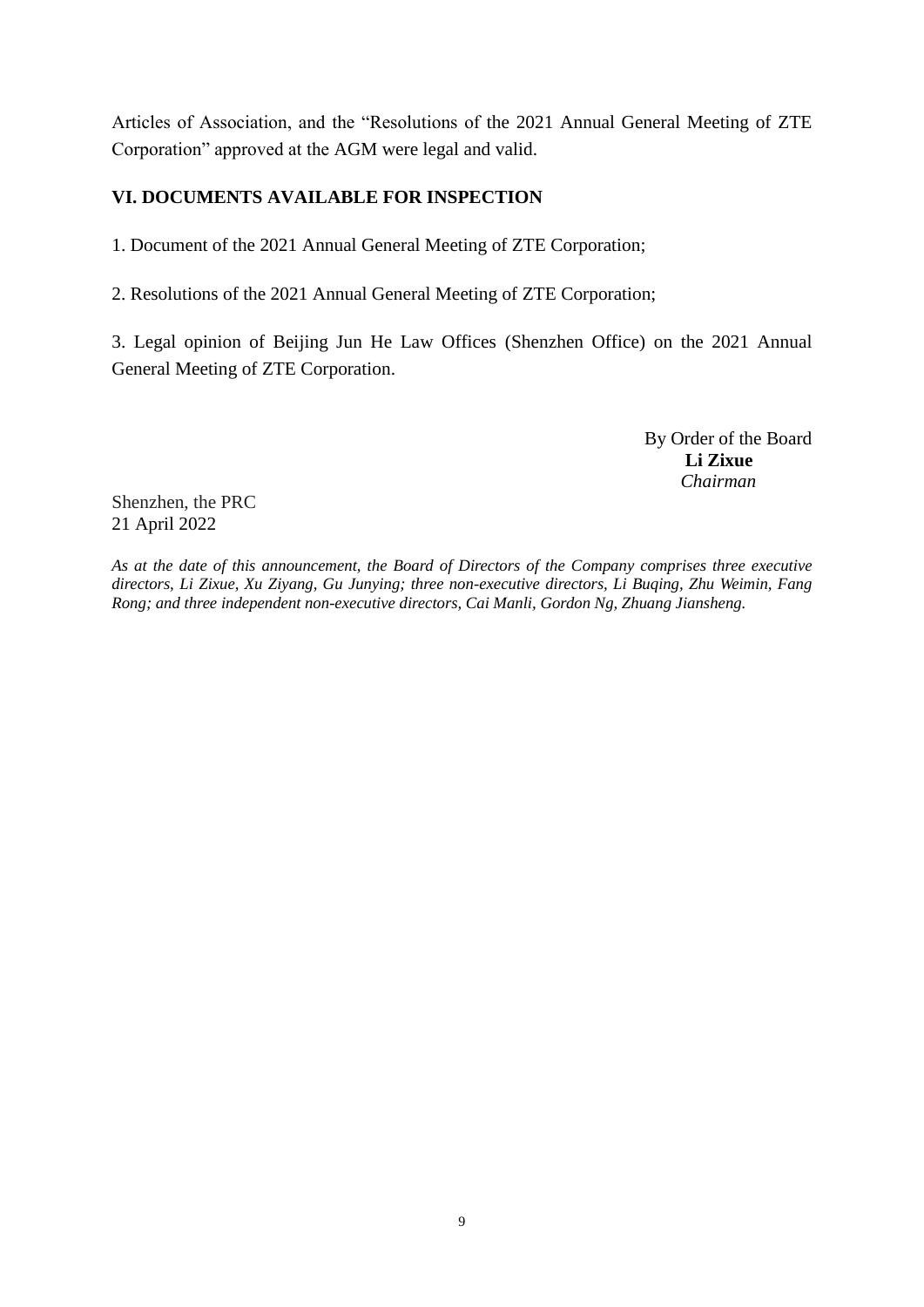#### **Annex:**

#### **ZTE Corporation Statistics of Voting Results in respect of Resolutions Proposed at the 2021 Annual General Meeting**

|      | <b>Matters considered</b>                                                                              | <b>Class of shares</b>                                                                                    | For                 |                                                                                                    | <b>Against</b>      |                                                                                                    | Abstain             |                                                                                                    |
|------|--------------------------------------------------------------------------------------------------------|-----------------------------------------------------------------------------------------------------------|---------------------|----------------------------------------------------------------------------------------------------|---------------------|----------------------------------------------------------------------------------------------------|---------------------|----------------------------------------------------------------------------------------------------|
| No.  |                                                                                                        |                                                                                                           | Number of<br>shares | As a percentage<br>of shares held by<br>shareholders<br>with voting<br>rights attending<br>the AGM | Number of<br>shares | As a percentage<br>of shares held by<br>shareholders<br>with voting<br>rights attending<br>the AGM | Number of<br>shares | As a percentage<br>of shares held by<br>shareholders<br>with voting<br>rights attending<br>the AGM |
|      | <b>Ordinary Resolutions (10 resolutions)</b>                                                           |                                                                                                           |                     |                                                                                                    |                     |                                                                                                    |                     |                                                                                                    |
|      |                                                                                                        | Total                                                                                                     | 1,487,265,391       | 99.7640%                                                                                           | 2,982,381           | 0.2001%                                                                                            | 536,284             | 0.0360%                                                                                            |
| 1.00 | 2021 Annual Report<br>(including 2021<br>financial report of the<br>Company audited by<br>the Auditor) | Of which: shareholders<br>each interested in less than<br>5% of the Company's<br>shares attending the AGM | 480.593.033         | 99.2732%                                                                                           | 2,982,381           | 0.6161%                                                                                            | 536.284             | 0.1108%                                                                                            |
|      |                                                                                                        | Domestic shares (A shares)                                                                                | 1,324,755,483       | 99.8135%                                                                                           | 2,377,181           | 0.1791%                                                                                            | 98,700              | 0.0074%                                                                                            |
|      |                                                                                                        | Overseas-listed foreign<br>shares (H shares)                                                              | 162,509,908         | 99.3624%                                                                                           | 605,200             | 0.3700%                                                                                            | 437,584             | 0.2675%                                                                                            |
|      | 2021 Report of the<br><b>Board of Directors</b>                                                        | Total                                                                                                     | 1.486.940.891       | 99.7422%                                                                                           | 3,298,881           | 0.2213%                                                                                            | 544,284             | 0.0365%                                                                                            |
| 2.00 |                                                                                                        | Of which: shareholders<br>each interested in less than<br>5% of the Company's<br>shares attending the AGM | 480,268,533         | 99.2061%                                                                                           | 3,298,881           | 0.6814%                                                                                            | 544.284             | 0.1124%                                                                                            |
|      |                                                                                                        | Domestic shares (A shares)                                                                                | 1.324.430.983       | 99.7890%                                                                                           | 2.693.681           | 0.2030%                                                                                            | 106,700             | 0.0080%                                                                                            |
|      |                                                                                                        | Overseas-listed foreign<br>shares (H shares)                                                              | 162,509,908         | 99.3624%                                                                                           | 605,200             | 0.3700%                                                                                            | 437.584             | 0.2675%                                                                                            |
|      | 2021 Report of the<br><b>Supervisory Committee</b>                                                     | Total                                                                                                     | 1,487,097,791       | 99.7527%                                                                                           | 3,132,781           | 0.2101%                                                                                            | 553,484             | 0.0371%                                                                                            |
| 3.00 |                                                                                                        | Of which: shareholders<br>each interested in less than<br>5% of the Company's<br>shares attending the AGM | 480, 425, 433       | 99.2386%                                                                                           | 3,132,781           | 0.6471%                                                                                            | 553,484             | 0.1143%                                                                                            |
|      |                                                                                                        | Domestic shares (A shares)                                                                                | 1,324,587,883       | 99.8008%                                                                                           | 2,527,581           | 0.1904%                                                                                            | 115,900             | 0.0087%                                                                                            |
|      |                                                                                                        | Overseas-listed foreign<br>shares (H shares)                                                              | 162,509,908         | 99.3624%                                                                                           | 605,200             | 0.3700%                                                                                            | 437,584             | 0.2675%                                                                                            |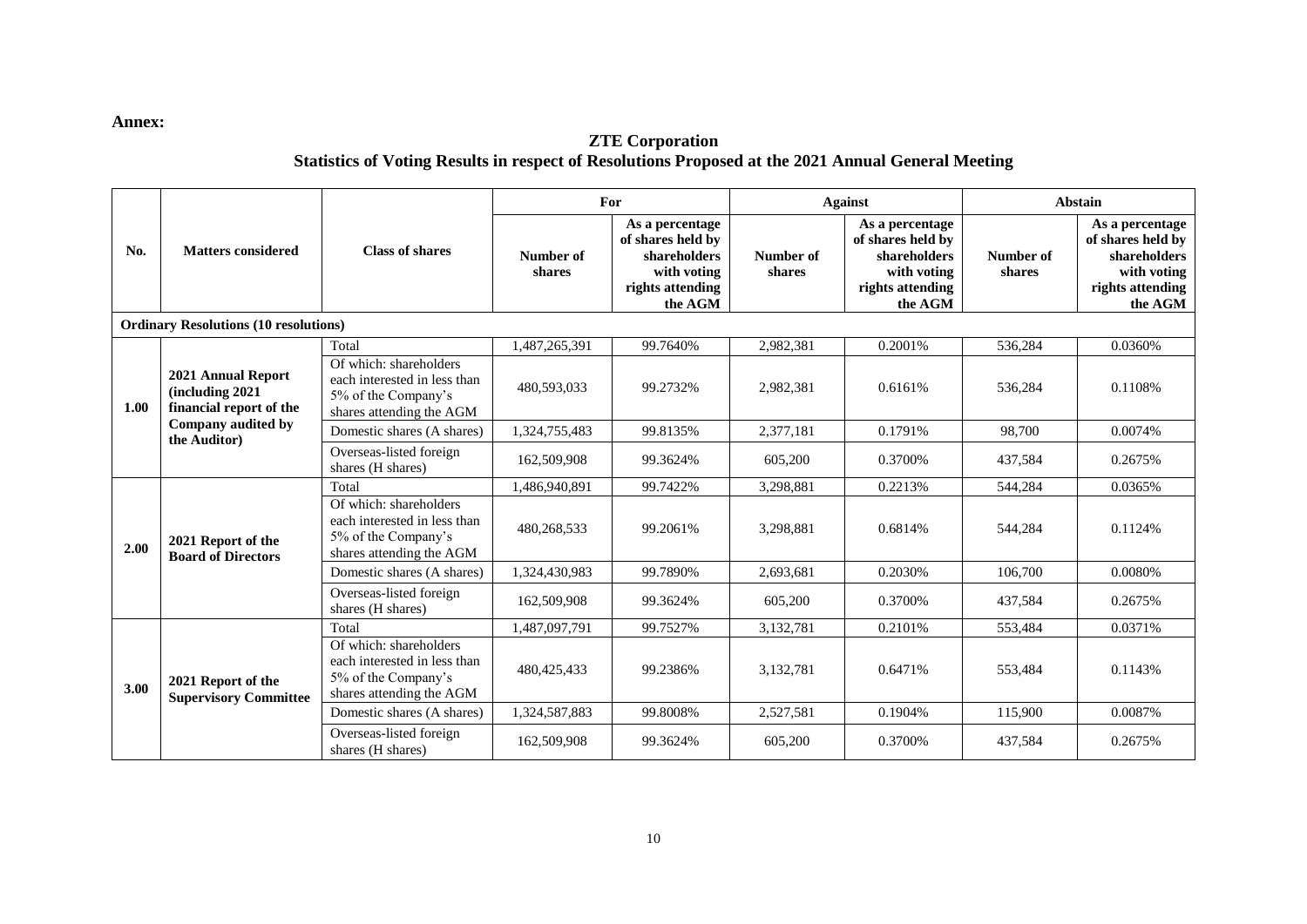|      | <b>Matters considered</b>                                                                                                                             |                                                                                                           | For                 |                                                                                                    | <b>Against</b>      |                                                                                                    | <b>Abstain</b>      |                                                                                                    |
|------|-------------------------------------------------------------------------------------------------------------------------------------------------------|-----------------------------------------------------------------------------------------------------------|---------------------|----------------------------------------------------------------------------------------------------|---------------------|----------------------------------------------------------------------------------------------------|---------------------|----------------------------------------------------------------------------------------------------|
| No.  |                                                                                                                                                       | <b>Class of shares</b>                                                                                    | Number of<br>shares | As a percentage<br>of shares held by<br>shareholders<br>with voting<br>rights attending<br>the AGM | Number of<br>shares | As a percentage<br>of shares held by<br>shareholders<br>with voting<br>rights attending<br>the AGM | Number of<br>shares | As a percentage<br>of shares held by<br>shareholders<br>with voting<br>rights attending<br>the AGM |
|      | 2021 Report of the<br><b>President</b>                                                                                                                | Total                                                                                                     | 1.487.114.691       | 99.7539%                                                                                           | 3.116.081           | 0.2090%                                                                                            | 553,284             | 0.0371%                                                                                            |
| 4.00 |                                                                                                                                                       | Of which: shareholders<br>each interested in less than<br>5% of the Company's<br>shares attending the AGM | 480, 442, 333       | 99.2420%                                                                                           | 3,116,081           | 0.6437%                                                                                            | 553,284             | 0.1143%                                                                                            |
|      |                                                                                                                                                       | Domestic shares (A shares)                                                                                | 1,324,604,783       | 99.8021%                                                                                           | 2.510.881           | 0.1892%                                                                                            | 115,700             | 0.0087%                                                                                            |
|      |                                                                                                                                                       | Overseas-listed foreign<br>shares (H shares)                                                              | 162,509,908         | 99.3624%                                                                                           | 605,200             | 0.3700%                                                                                            | 437,584             | 0.2675%                                                                                            |
|      | <b>Final Financial</b><br><b>Accounts for 2021</b>                                                                                                    | Total                                                                                                     | 1,487,130,191       | 99.7549%                                                                                           | 2,924,581           | 0.1962%                                                                                            | 729,284             | 0.0489%                                                                                            |
| 5.00 |                                                                                                                                                       | Of which: shareholders<br>each interested in less than<br>5% of the Company's<br>shares attending the AGM | 480, 457, 833       | 99.2452%                                                                                           | 2,924,581           | 0.6041%                                                                                            | 729,284             | 0.1506%                                                                                            |
|      |                                                                                                                                                       | Domestic shares (A shares)                                                                                | 1,324,620,283       | 99.8033%                                                                                           | 2,319,381           | 0.1748%                                                                                            | 291,700             | 0.0220%                                                                                            |
|      |                                                                                                                                                       | Overseas-listed foreign<br>shares (H shares)                                                              | 162,509,908         | 99.3624%                                                                                           | 605,200             | 0.3700%                                                                                            | 437,584             | 0.2675%                                                                                            |
|      | <b>Proposal of Profit</b><br><b>Distribution for 2021</b>                                                                                             | Total                                                                                                     | 1,488,433,875       | 99.8424%                                                                                           | 2,247,181           | 0.1507%                                                                                            | 103,000             | 0.0069%                                                                                            |
| 6.00 |                                                                                                                                                       | Of which: shareholders<br>each interested in less than<br>5% of the Company's<br>shares attending the AGM | 481.761.517         | 99.5145%                                                                                           | 2.247.181           | 0.4642%                                                                                            | 103,000             | 0.0213%                                                                                            |
|      |                                                                                                                                                       | Domestic shares (A shares)                                                                                | 1,324,908,983       | 99.8250%                                                                                           | 2,245,381           | 0.1692%                                                                                            | 77,000              | 0.0058%                                                                                            |
|      |                                                                                                                                                       | Overseas-listed foreign<br>shares (H shares)                                                              | 163,524,892         | 99.9830%                                                                                           | 1,800               | 0.0011%                                                                                            | 26,000              | 0.0159%                                                                                            |
| 7.00 | <b>Resolution on the</b><br><b>Feasibility Analysis of</b><br><b>Derivative Investment</b><br>and the Application for<br><b>Derivative Investment</b> | Total                                                                                                     | 1,488,121,475       | 99.8214%                                                                                           | 2,516,281           | 0.1688%                                                                                            | 146,300             | 0.0098%                                                                                            |
|      |                                                                                                                                                       | Of which: shareholders<br>each interested in less than<br>5% of the Company's<br>shares attending the AGM | 481,449,117         | 99.4500%                                                                                           | 2,516,281           | 0.5198%                                                                                            | 146,300             | 0.0302%                                                                                            |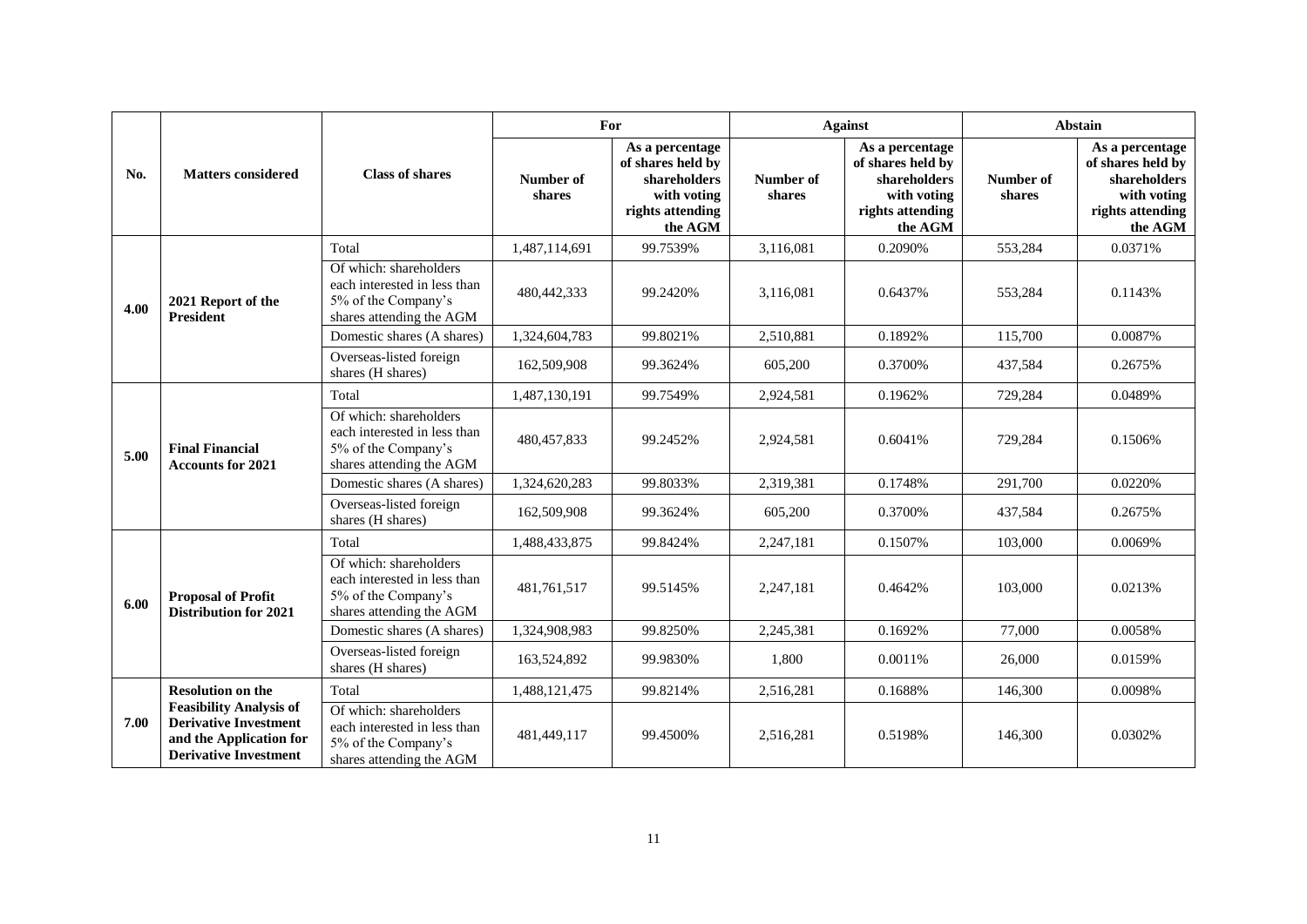|       | No.<br><b>Matters considered</b>                                                                              | <b>Class of shares</b>                                                                                    | For                 |                                                                                                    | <b>Against</b>      |                                                                                                    | <b>Abstain</b>      |                                                                                                    |
|-------|---------------------------------------------------------------------------------------------------------------|-----------------------------------------------------------------------------------------------------------|---------------------|----------------------------------------------------------------------------------------------------|---------------------|----------------------------------------------------------------------------------------------------|---------------------|----------------------------------------------------------------------------------------------------|
|       |                                                                                                               |                                                                                                           | Number of<br>shares | As a percentage<br>of shares held by<br>shareholders<br>with voting<br>rights attending<br>the AGM | Number of<br>shares | As a percentage<br>of shares held by<br>shareholders<br>with voting<br>rights attending<br>the AGM | Number of<br>shares | As a percentage<br>of shares held by<br>shareholders<br>with voting<br>rights attending<br>the AGM |
|       | Limits for 2022                                                                                               | Domestic shares (A shares)                                                                                | 1,324,596,583       | 99.8015%                                                                                           | 2,514,481           | 0.1895%                                                                                            | 120,300             | 0.0091%                                                                                            |
|       |                                                                                                               | Overseas-listed foreign<br>shares (H shares)                                                              | 163,524,892         | 99.9830%                                                                                           | 1,800               | 0.0011%                                                                                            | 26,000              | 0.0159%                                                                                            |
|       |                                                                                                               | Total                                                                                                     | 1,375,399,707       | 92.2602%                                                                                           | 115,245,749         | 7.7305%                                                                                            | 138,600             | 0.0093%                                                                                            |
| 8.00  | <b>Resolution on the</b><br><b>Provision of Guarantee</b><br><b>Limits for Subsidiaries</b><br>for $2022$     | Of which: shareholders<br>each interested in less than<br>5% of the Company's<br>shares attending the AGM | 368,727,349         | 76.1658%                                                                                           | 115,245,749         | 23.8056%                                                                                           | 138,600             | 0.0286%                                                                                            |
|       |                                                                                                               | Domestic shares (A shares)                                                                                | 1,301,129,497       | 98.0334%                                                                                           | 25,989,467          | 1.9582%                                                                                            | 112,400             | 0.0085%                                                                                            |
|       |                                                                                                               | Overseas-listed foreign<br>shares (H shares)                                                              | 74,270,210          | 45.4106%                                                                                           | 89,256,282          | 54.5734%                                                                                           | 26,200              | 0.0160%                                                                                            |
| 9.00  | <b>Resolution on the</b><br><b>Proposed Application</b><br>for Composite Credit<br><b>Facilities for 2022</b> | Total                                                                                                     | 1.479.265.042       | 99.2273%                                                                                           | 11.036.214          | 0.7403%                                                                                            | 482.800             | 0.0324%                                                                                            |
|       |                                                                                                               | Of which: shareholders<br>each interested in less than<br>5% of the Company's<br>shares attending the AGM | 472,592,684         | 97.6206%                                                                                           | 11,036,214          | 2.2797%                                                                                            | 482,800             | 0.0997%                                                                                            |
|       |                                                                                                               | Domestic shares (A shares)                                                                                | 1,324,448,683       | 99.7903%                                                                                           | 2,325,881           | 0.1752%                                                                                            | 456,800             | 0.0344%                                                                                            |
|       |                                                                                                               | Overseas-listed foreign<br>shares (H shares)                                                              | 154,816,359         | 94.6584%                                                                                           | 8,710,333           | 5.3257%                                                                                            | 26,000              | 0.0159%                                                                                            |
|       |                                                                                                               | Total                                                                                                     | 1,479,999,011       | 99.2766%                                                                                           | 10,657,245          | 0.7149%                                                                                            | 127,800             | 0.0086%                                                                                            |
| 10.00 | <b>Resolution on the</b><br>Appointment of the<br><b>Auditor for 2022</b>                                     | Of which: shareholders<br>each interested in less than<br>5% of the Company's<br>shares attending the AGM | 473,326,653         | 97.7722%                                                                                           | 10,657,245          | 2.2014%                                                                                            | 127,800             | 0.0264%                                                                                            |
|       |                                                                                                               | Domestic shares (A shares)                                                                                | 1,323,778,815       | 99.7399%                                                                                           | 3,350,749           | 0.2525%                                                                                            | 101,800             | 0.0077%                                                                                            |
|       |                                                                                                               | Overseas-listed foreign<br>shares (H shares)                                                              | 156,220,196         | 95.5167%                                                                                           | 7,306,496           | 4.4674%                                                                                            | 26,000              | 0.0159%                                                                                            |